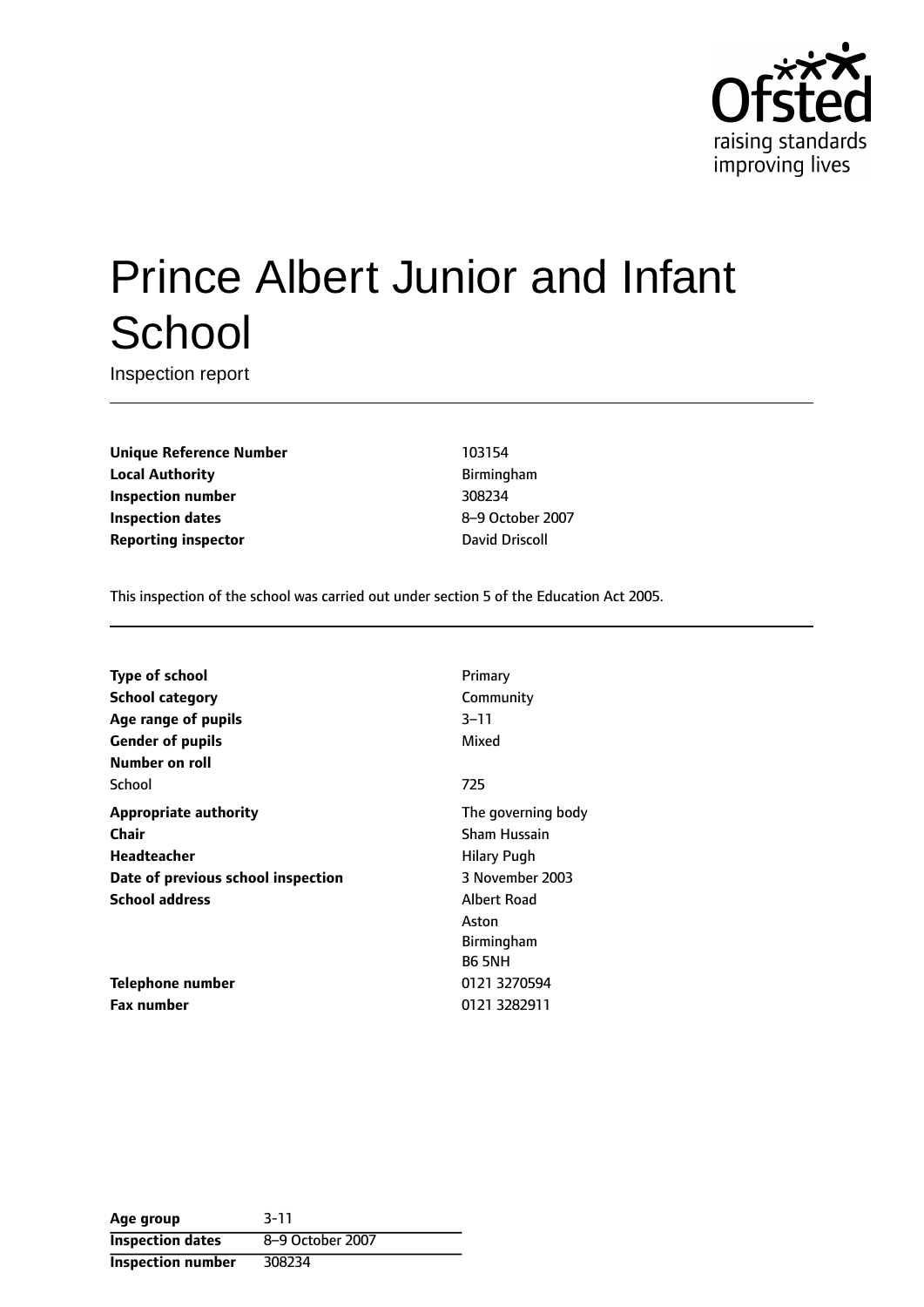.

© Crown copyright 2007

#### Website: www.ofsted.gov.uk

This document may be reproduced in whole or in part for non-commercial educational purposes, provided that the information quoted is reproduced without adaptation and the source and date of publication are stated.

Further copies of this report are obtainable from the school. Under the Education Act 2005, the school must provide a copy of this report free of charge to certain categories of people. A charge not exceeding the full cost of reproduction may be made for any other copies supplied.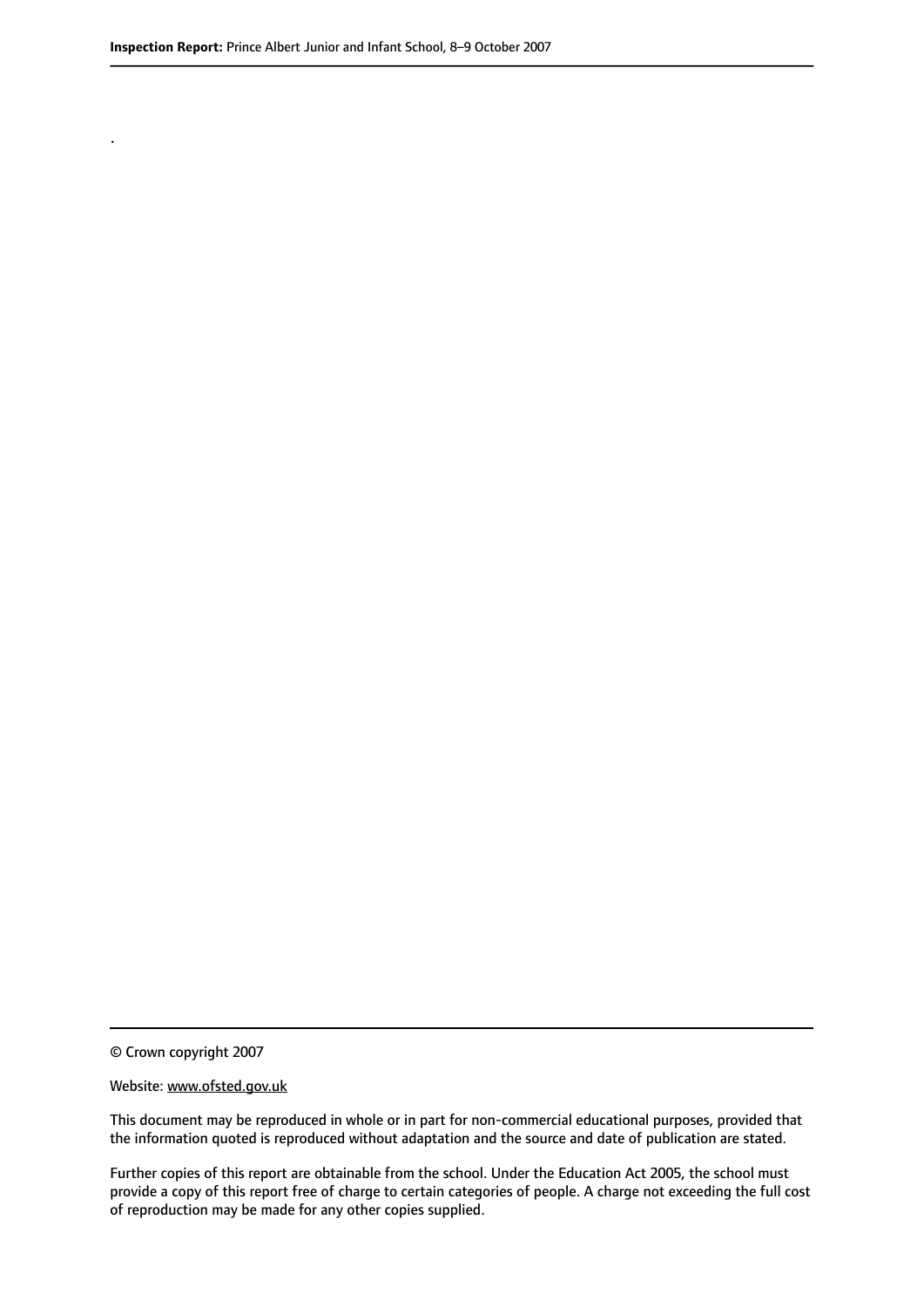# **Introduction**

The inspection was carried out by four Additional Inspectors.

## **Description of the school**

Prince Albert is a very large inner city primary school. Almost all pupils come from a Pakistani or Bangladeshi background and speak English as an additional language. The proportion of pupils with learning difficulties and/or disabilities is average.

## **Key for inspection grades**

| Grade 1 | Outstanding  |
|---------|--------------|
| Grade 2 | Good         |
| Grade 3 | Satisfactory |
| Grade 4 | Inadequate   |
|         |              |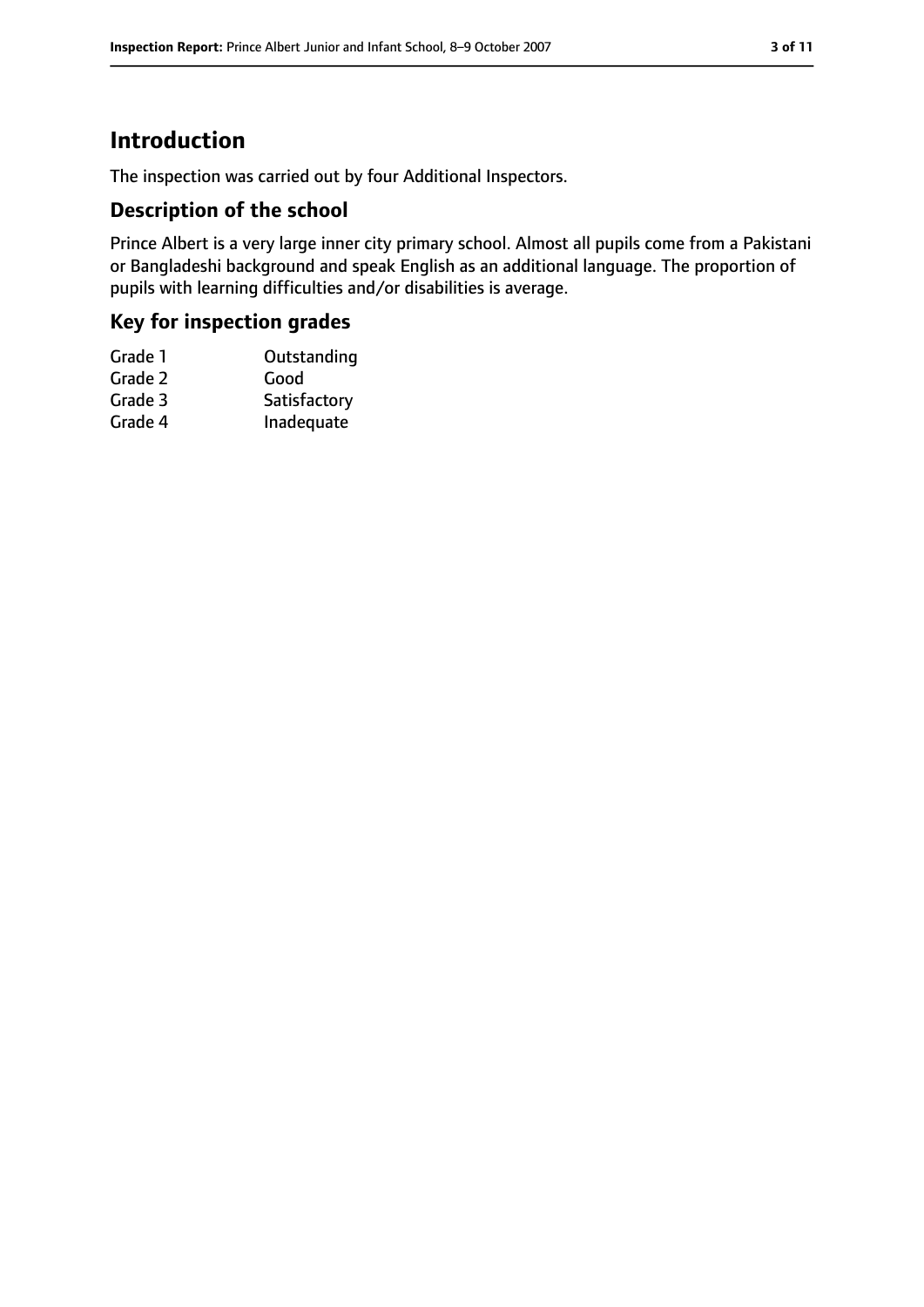# **Overall effectiveness of the school**

#### **Grade: 3**

Prince Albert provides a satisfactory education for its pupils. Children get off to a cracking start in the Foundation Stage. Many have particularly weak language skills on joining, but teachers use every possible opportunity to improve their skills so that language is no longer a barrier to their progress further up the school. From Year 1 on, most pupils make good progress, especially in their writing, mathematics and information and communication technology (ICT) skills. However, pupils with learning difficulties progress at a much slower rate, so their achievement is just satisfactory. The difference in performance between these two groups is down to the teaching and the curriculum. For most pupils, and especially the higher attainers, the work is demanding, with teachers asking challenging questions that make pupils think hard. The curriculum for those with learning difficulties is not planned well enough and work is often too easy, even when they are withdrawn from lessons for small group work. For all pupils, progress in reading and science is slower than in other subjects, mainly because their achievements are not tracked sufficiently well. As a result, teachers are not as aware of what needs to be done to ensure pupils make the progress as they should be in these subjects. This is in contrast to the Foundation Stage, where there is frequent and highly accurate assessment of every child's progress in all areas of their learning.

Pupils really enjoy coming to school, and love all the extra clubs and activities. They get on well with one another and, in particular, show a good deal of respect for other's beliefs. They are invariably polite and behave well both in and out of lessons. They feel safe and secure in this oasis of calm, because they know they are well looked after.

The school's senior managers, including governors, have made some significant improvements in areas that they have identified as priorities, proving that they have the skills needed to take the school forward. The Foundation Stage, for example, has gone from strength to strength, because great attention is paid to improving even the smallest weakness. However, some of the data that is used by senior managers is either inaccurate or is not analysed in sufficient detail to identify all the areas that need to be improved. Because of this, their evaluation of the school's effectiveness is overly generous. The school's partnerships with parents and organisations in the area are a real strength, helped in no small part by the work of governors in forging links between the school and the local community.

## **Effectiveness of the Foundation Stage**

#### **Grade: 1**

Pupils make remarkable progress in the Foundation Stage. They enter nursery with low skill levels but by the end of Reception, their progress is excellent. Such outstanding achievement is brought about by a large group of staff who work exceptionally well as a team. They all plan together, so are very well briefed on what they will be doing and the needs of each child. Their depth of understanding of each child is based on a system of continuous assessment that accurately identifies the stage that each child has reached in their learning, and what they need to do next. Children are given every opportunity to speak and listen to others. This has proved highly effective in helping pupils to overcome language difficulties. Excellent use is made of the whole learning environment, including the outside which operates as one giant classroom where children are helped to choose the area that will allow them to learn at the best rate. An 'open door' policy exists for parents, which develops their understanding of, and gets them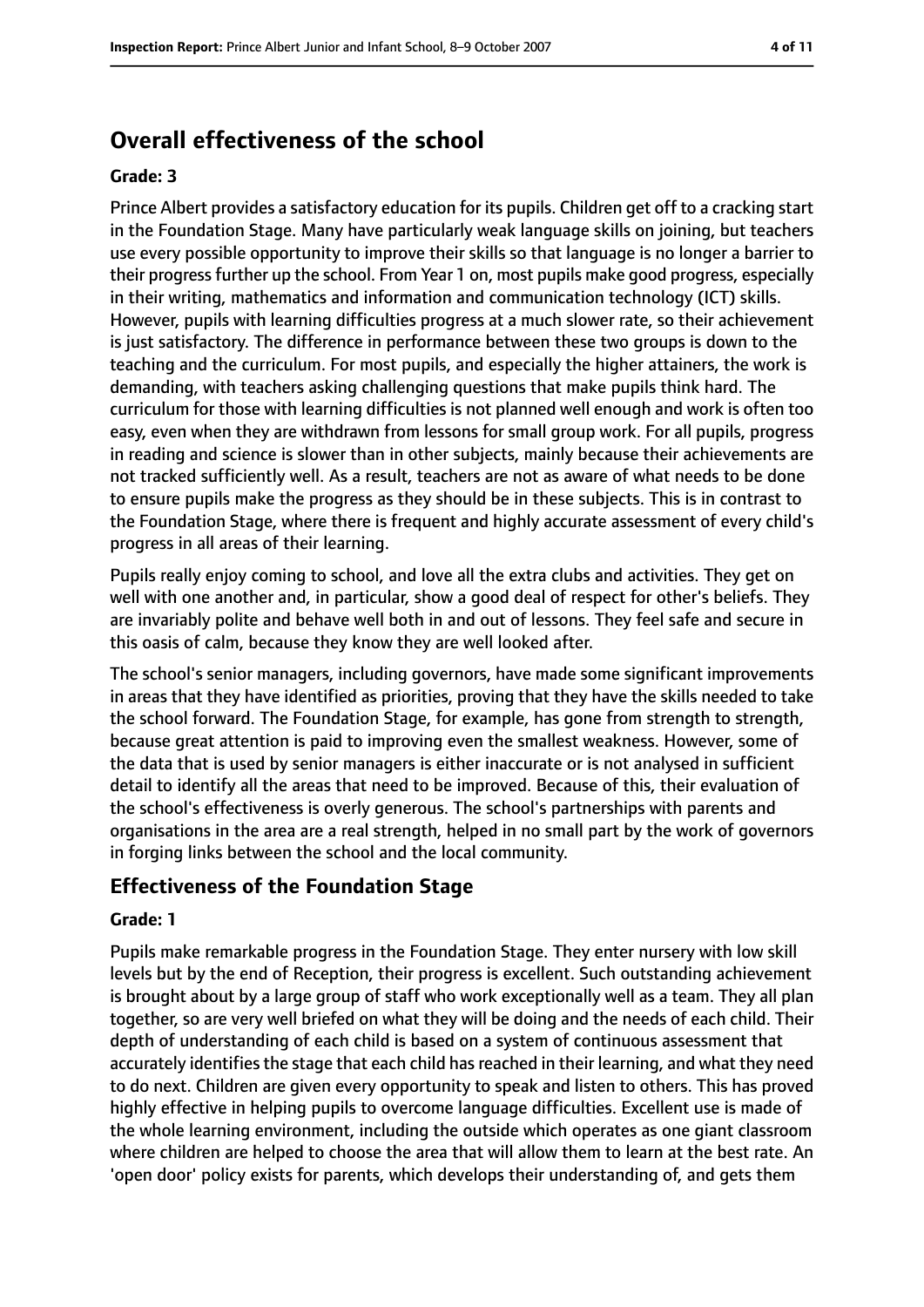involved in, the education of their children. Leadership of the Foundation Stage is visionary and the provision is constantly evolving to meet the needs of the children.

## **What the school should do to improve further**

- Improve the progress of pupils with learning difficulties by planning work for them that is sufficiently demanding.
- Improve pupils' achievement in reading and science by tracking their progress more effectively to ensure that pupils make the progress they should.
- Improve leadership and management by ensuring data is accurate and is analysed in greater depth to identify strengths and weaknesses in the school's work.

A small proportion of the schools whose overall effectiveness is judged satisfactory but which have areas of underperformance will receive a monitoring visit by an Ofsted inspector before their next section 5 inspection.

# **Achievement and standards**

#### **Grade: 3**

Pupils leave school with standards that are below average, and are satisfactorily prepared for the next stage of their education. Children join the Nursery with standards that are well below those expected for their age. Their progress through the Foundation Stage is outstanding in all respects. From then on, pupils make good progress in their writing, mathematics and ICT skills, and satisfactory progress in reading and science. Nevertheless, within this picture there are very clear differences in the performances of two particular groups. Those without learning difficulties make good progress, but the progress of those with learning difficulties is just satisfactory.

# **Personal development and well-being**

#### **Grade: 2**

Pupils have good attitudes to work and relate warmly to adults and each other. They are polite to visitors and to one another. Behaviour is invariably good.

The school's data shows attendance to be exceptionally low, but this is not accurate because it includes children who are not of school age. More rigorous analysis of the data shows attendance to be satisfactory, but still below average.

Pupils take part in lots of activities with the local community, such as the trip to Barry Island. They also play a good role in the school, helping to make rules and assisting in lessons. Pupils show particular respect for other faiths and cultures. One Year 1 girl, for example, asked an inspector if she would be celebrating Eid. When the answer was 'no', the pupil asked about Christmas instead and showed a clear understanding of what each festival was about. Pupils make good choices of food at lunchtimes and are very active at breaks. They talk confidently about ways of staying safe and are well aware of the problems of 'gang culture' which they see as 'really bad and silly'. Pupils are, in many respects, well prepared for their role in society. This, however, is not the case for all, and the less effective academic progress for those with learning difficulties means that they are not as well prepared.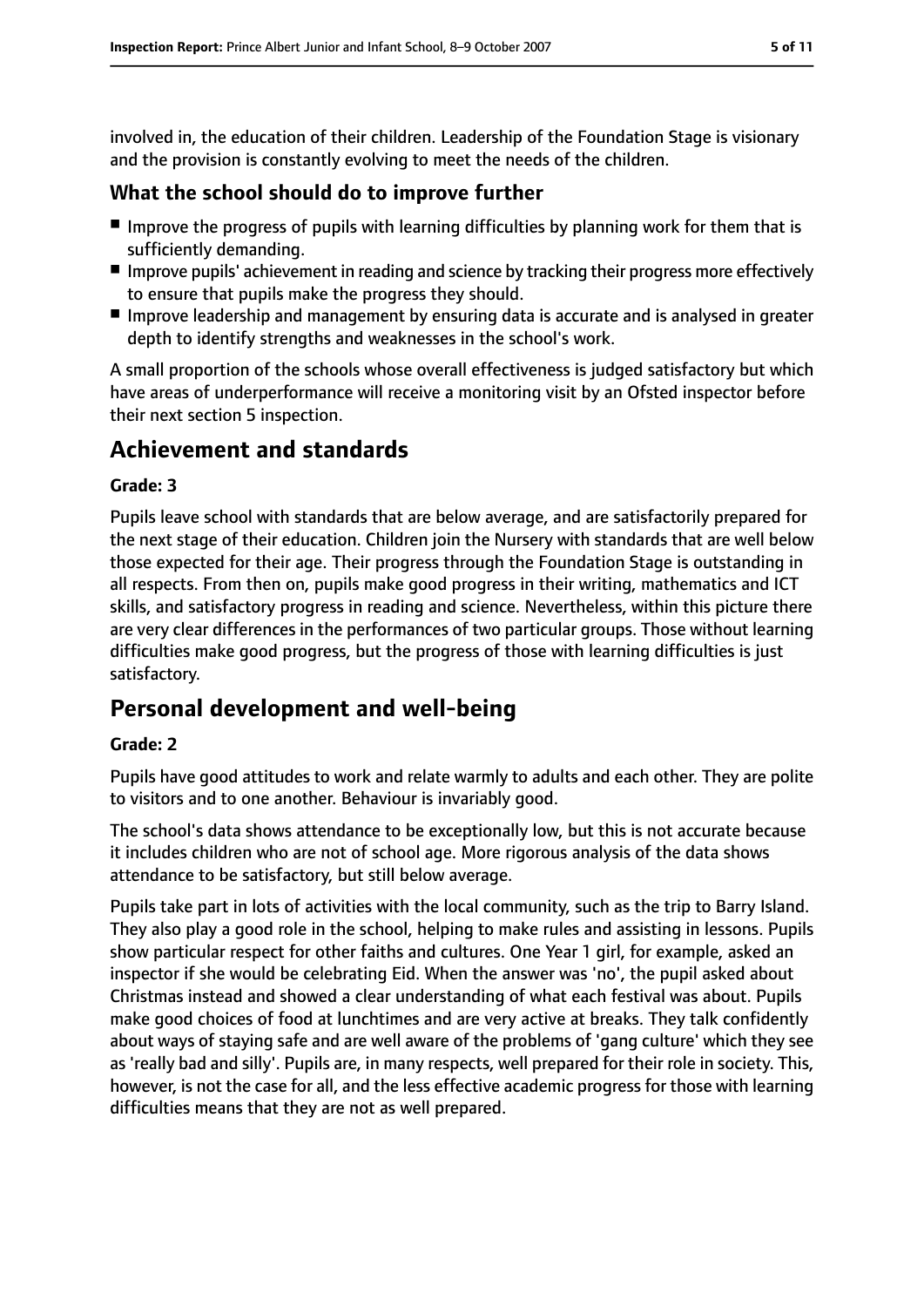# **Quality of provision**

# **Teaching and learning**

#### **Grade: 3**

Throughout the school, teachers make very good use of ICT to improve pupils' research skills and to bring lessons to life. In the Foundation Stage, teachers take equal account of the needs of all pupils, but this is not always the case in other years. Middle and higher ability pupils are often taught well and, as a result, make good progress. The work takes account of the levels they have reached and is demanding enough to stretch even the most able. Those with learning difficulties are often given tasks that are too easy, such as cutting out with paper and scissors. This is because teachers do not take enough account of the guidance provided in pupils' individual education plans. As a result, their progress is slower.

#### **Curriculum and other activities**

#### **Grade: 3**

Over recent years, there have been improvements to the curriculum. Pupils now have more opportunities to develop their speaking and listening skills in lessons. This, together with a better focus on improving pupils' writing, has had a positive impact on their standards in writing. Pupils in Years 3 and 4 can now work at home on computers that are linked to the school, effectively extending their working day. Parents are able to download podcasts of lessons in home languages from the school's website, so they can play a greater role in supporting their children.

In the Foundation Stage, children benefit from an exciting curriculum and so are keen to learn. There is good attention to ensuring that those pupils whose first language is not English develop their language skills well, while those pupils who still need more support further up the school get all the help they need. However, the school has not been as effective in developing a curriculum that meets the needs of those pupils with learning difficulties. The work planned does not always hold their interest, or challenge them enough, especially in the withdrawal groups. Pupils who have specific help through 'reading recovery' do well, but this is not made available to all those who would benefit.

#### **Care, guidance and support**

#### **Grade: 3**

The strong commitment by teachers and other adults to support pupils' personal development appreciably raises their self-esteem and confidence. Pupils' safety and welfare, including child protection, are promoted well, so that pupils feel safe and well cared for in school. Good links with parents and outside agencies safeguard the most vulnerable pupils, and the overwhelming majority of parents are very pleased with the care their children receive. Pupils' progress in writing and mathematics is tracked well, so teachers are able to provide good guidance on exactly what needs to be improved. This is not the case in science, where progress is not tracked, or in reading where most pupils' progress is not checked frequently enough. Those on the reading recovery scheme are tracked much more closely, so their weaknesses are identified and they are guided to improve. As a result, this group makes much better progress in their reading than others.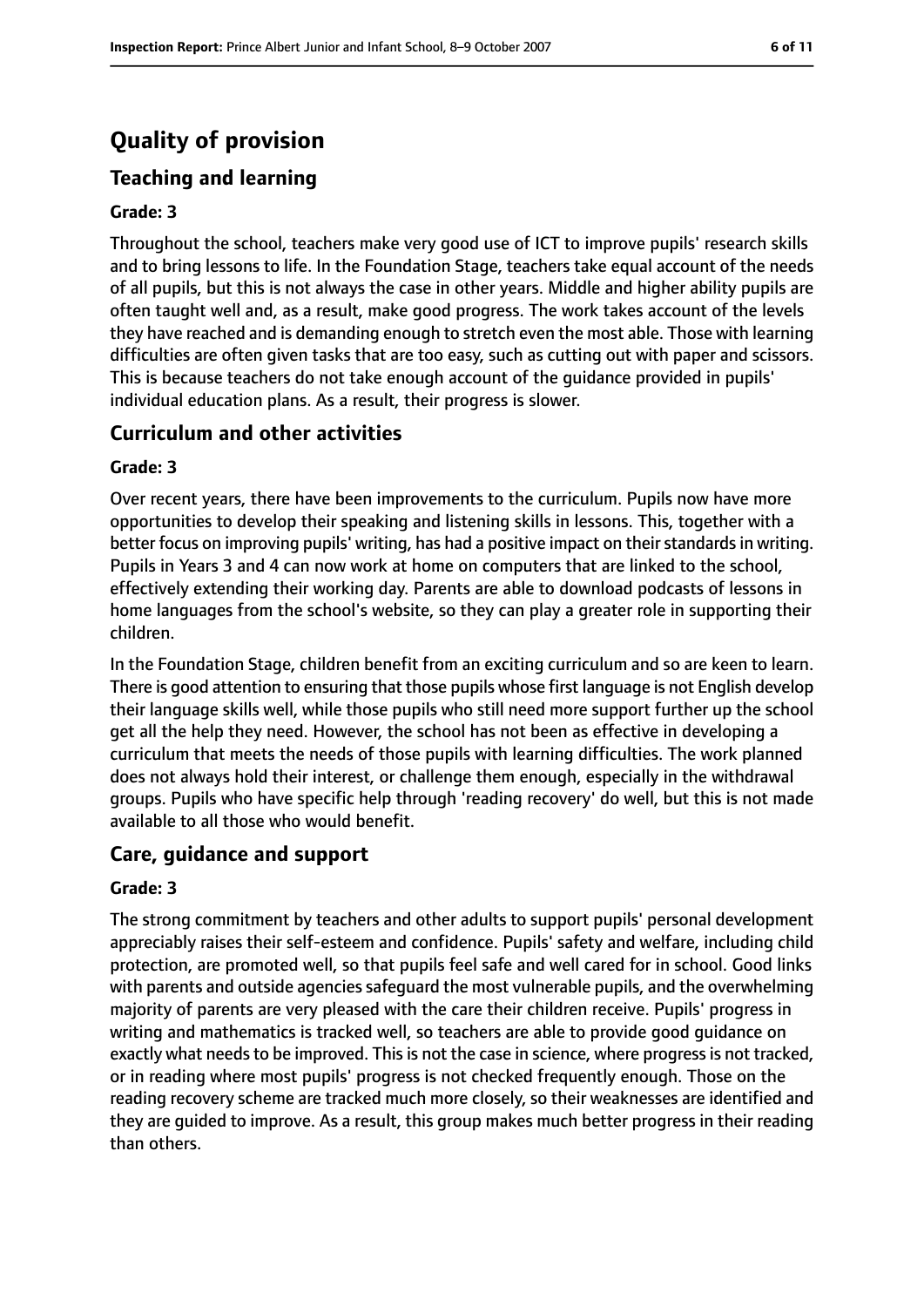## **Leadership and management**

#### **Grade: 3**

Good improvements have been made in some areas of the school's work since it was last inspected. Writing was made a priority, for example, and the school's managers, including governors, have been successful in raising standards significantly in this area. However, whilst some aspects have been getting better, others have not received enough attention, because information about progress is not used well enough. The school's use of challenging targets to get more pupils to Level 4 has worked, but those with learning difficulties are given less challenging targets and this reflects the school's lower expectations of these pupils in relation to their individual abilities. Their slower progress has not been identified or acted upon, either because the data has not been analysed in sufficient depth, or because checks on teaching do not identify differences in the progress of different groups. Equally, not all data is accurate, such as information about attendance, and this prevents the school from having a clear understanding of what needs to be improved.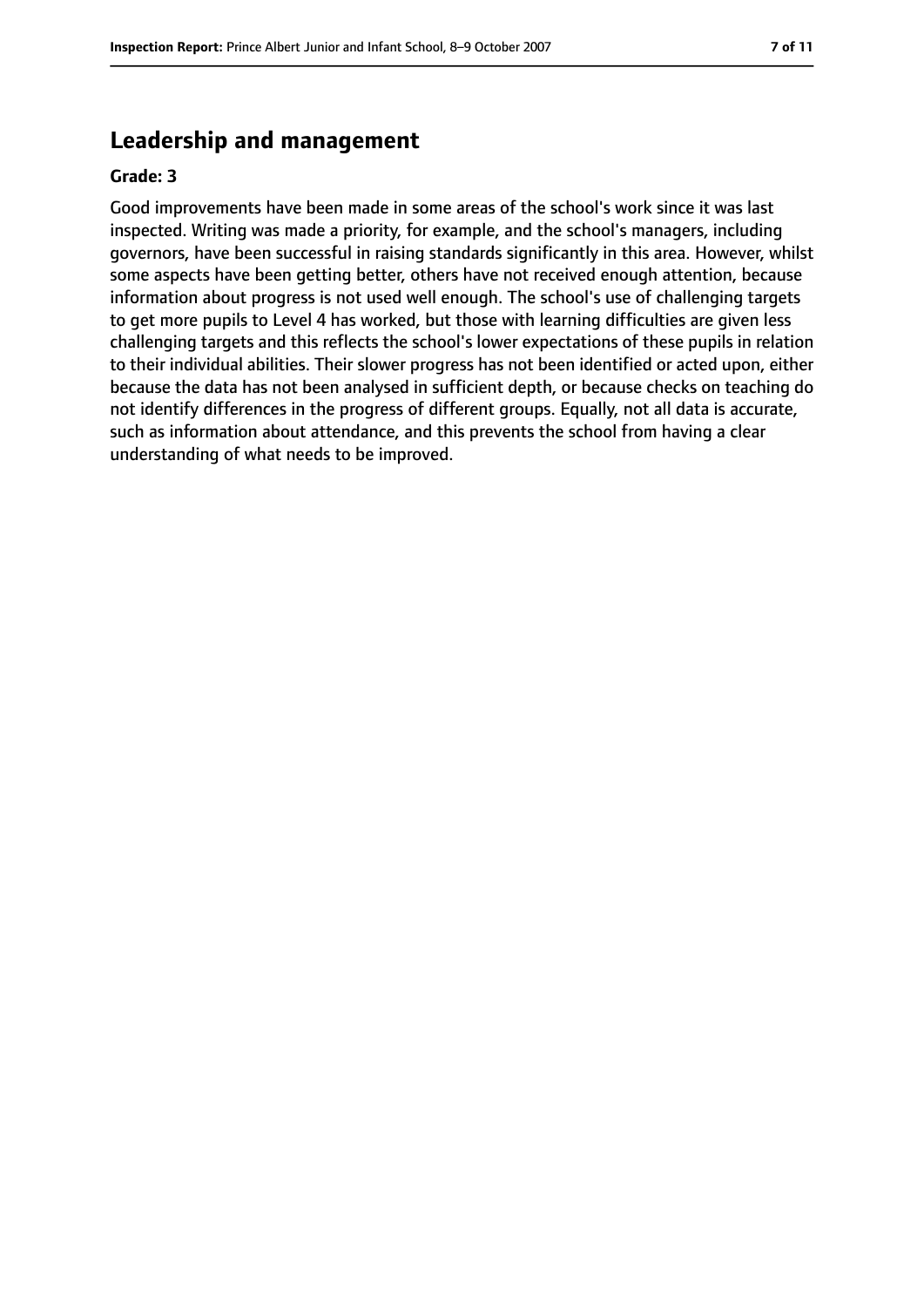**Any complaints about the inspection or the report should be made following the procedures set out in the guidance 'Complaints about school inspection', which is available from Ofsted's website: www.ofsted.gov.uk.**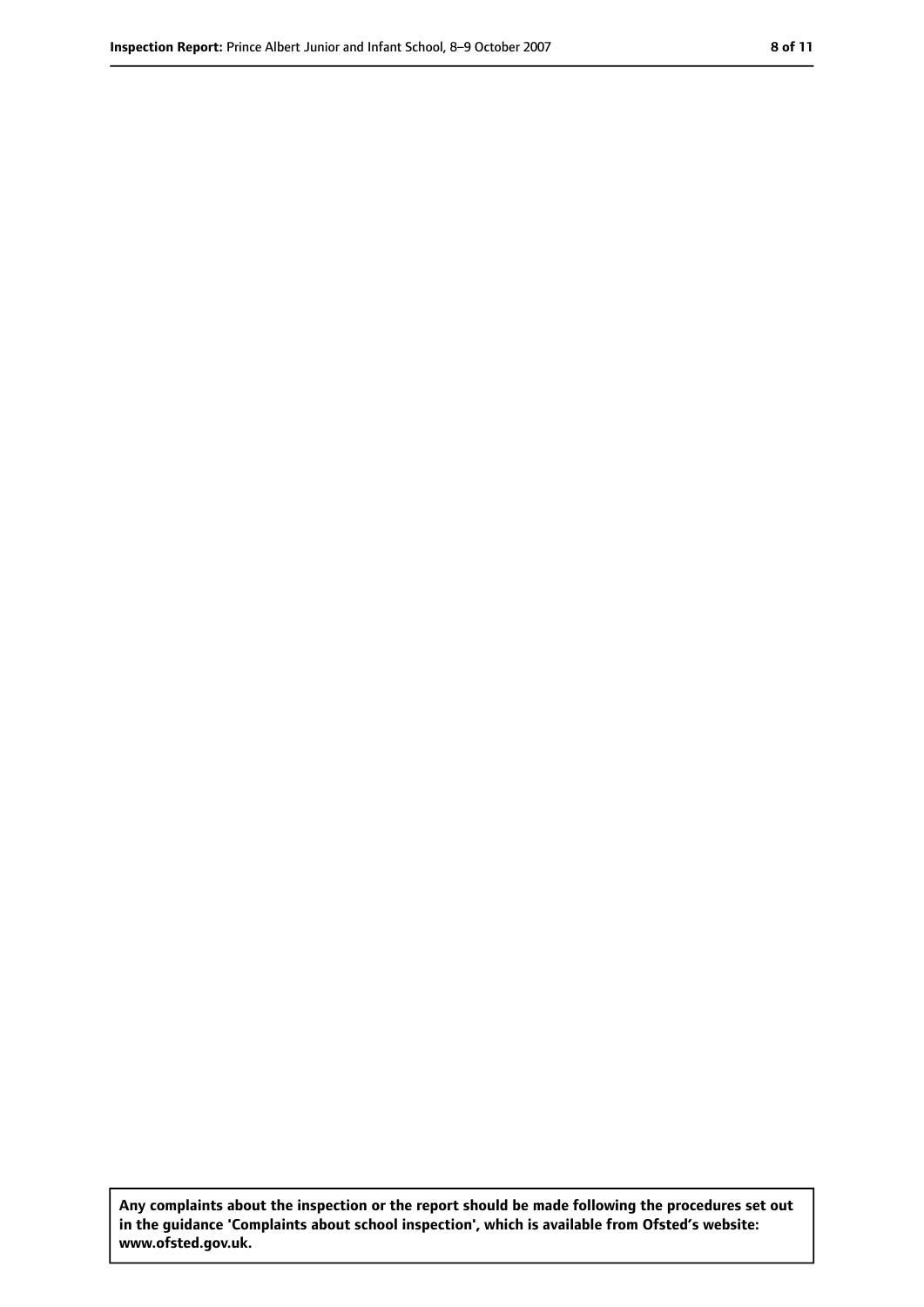# **Inspection judgements**

| $^{\backprime}$ Key to judgements: grade 1 is outstanding, grade 2 good, grade 3 satisfactory, and | <b>School</b>  |
|----------------------------------------------------------------------------------------------------|----------------|
| arade 4 inadeguate                                                                                 | <b>Overall</b> |

# **Overall effectiveness**

| How effective, efficient and inclusive is the provision of education, integrated<br>care and any extended services in meeting the needs of learners? |     |
|------------------------------------------------------------------------------------------------------------------------------------------------------|-----|
| Effective steps have been taken to promote improvement since the last<br>inspection                                                                  | Yes |
| How well does the school work in partnership with others to promote learners'<br>well-being?                                                         |     |
| The effectiveness of the Foundation Stage                                                                                                            |     |
| The capacity to make any necessary improvements                                                                                                      |     |

## **Achievement and standards**

| How well do learners achieve?                                                                               |  |
|-------------------------------------------------------------------------------------------------------------|--|
| The standards <sup>1</sup> reached by learners                                                              |  |
| How well learners make progress, taking account of any significant variations between<br>groups of learners |  |
| How well learners with learning difficulties and disabilities make progress                                 |  |

## **Personal development and well-being**

| How good is the overall personal development and well-being of the<br>learners?                                  |  |
|------------------------------------------------------------------------------------------------------------------|--|
| The extent of learners' spiritual, moral, social and cultural development                                        |  |
| The extent to which learners adopt healthy lifestyles                                                            |  |
| The extent to which learners adopt safe practices                                                                |  |
| How well learners enjoy their education                                                                          |  |
| The attendance of learners                                                                                       |  |
| The behaviour of learners                                                                                        |  |
| The extent to which learners make a positive contribution to the community                                       |  |
| How well learners develop workplace and other skills that will contribute to<br>their future economic well-being |  |

## **The quality of provision**

| How effective are teaching and learning in meeting the full range of the<br>learners' needs?          |  |
|-------------------------------------------------------------------------------------------------------|--|
| How well do the curriculum and other activities meet the range of needs<br>and interests of learners? |  |
| How well are learners cared for, guided and supported?                                                |  |

#### **Annex A**

 $^1$  Grade 1 - Exceptionally and consistently high; Grade 2 - Generally above average with none significantly below average; Grade 3 - Broadly average to below average; Grade 4 - Exceptionally low.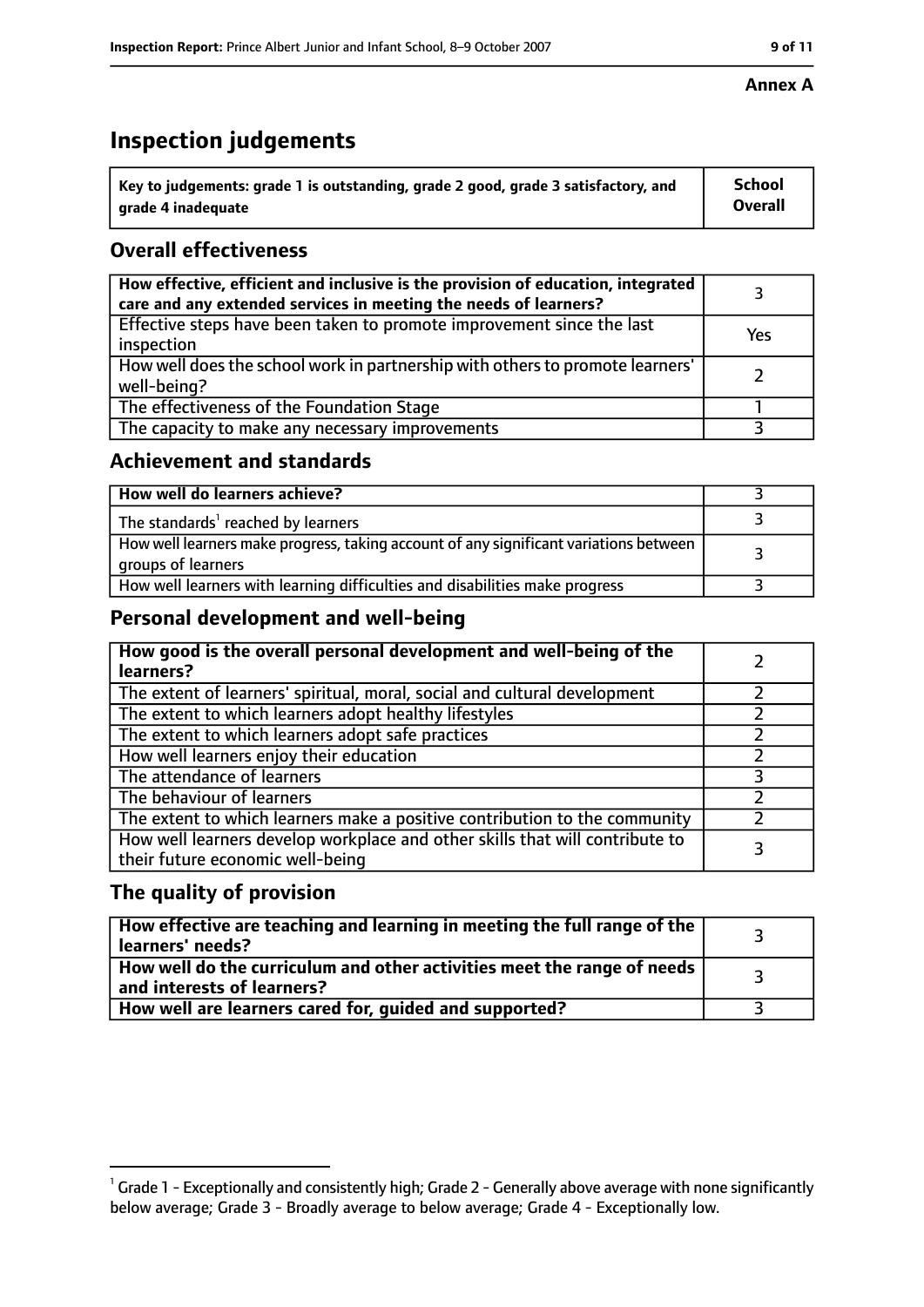#### **Annex A**

# **Leadership and management**

| How effective are leadership and management in raising achievement<br>and supporting all learners?                                              | 3         |
|-------------------------------------------------------------------------------------------------------------------------------------------------|-----------|
| How effectively leaders and managers at all levels set clear direction leading<br>to improvement and promote high quality of care and education |           |
| How effectively leaders and managers use challenging targets to raise standards                                                                 | 3         |
| The effectiveness of the school's self-evaluation                                                                                               | 3         |
| How well equality of opportunity is promoted and discrimination tackled so<br>that all learners achieve as well as they can                     | 3         |
| How effectively and efficiently resources, including staff, are deployed to<br>achieve value for money                                          | 3         |
| The extent to which governors and other supervisory boards discharge their<br>responsibilities                                                  | 3         |
| Do procedures for safequarding learners meet current government<br>requirements?                                                                | Yes       |
| Does this school require special measures?                                                                                                      | <b>No</b> |
| Does this school require a notice to improve?                                                                                                   | No        |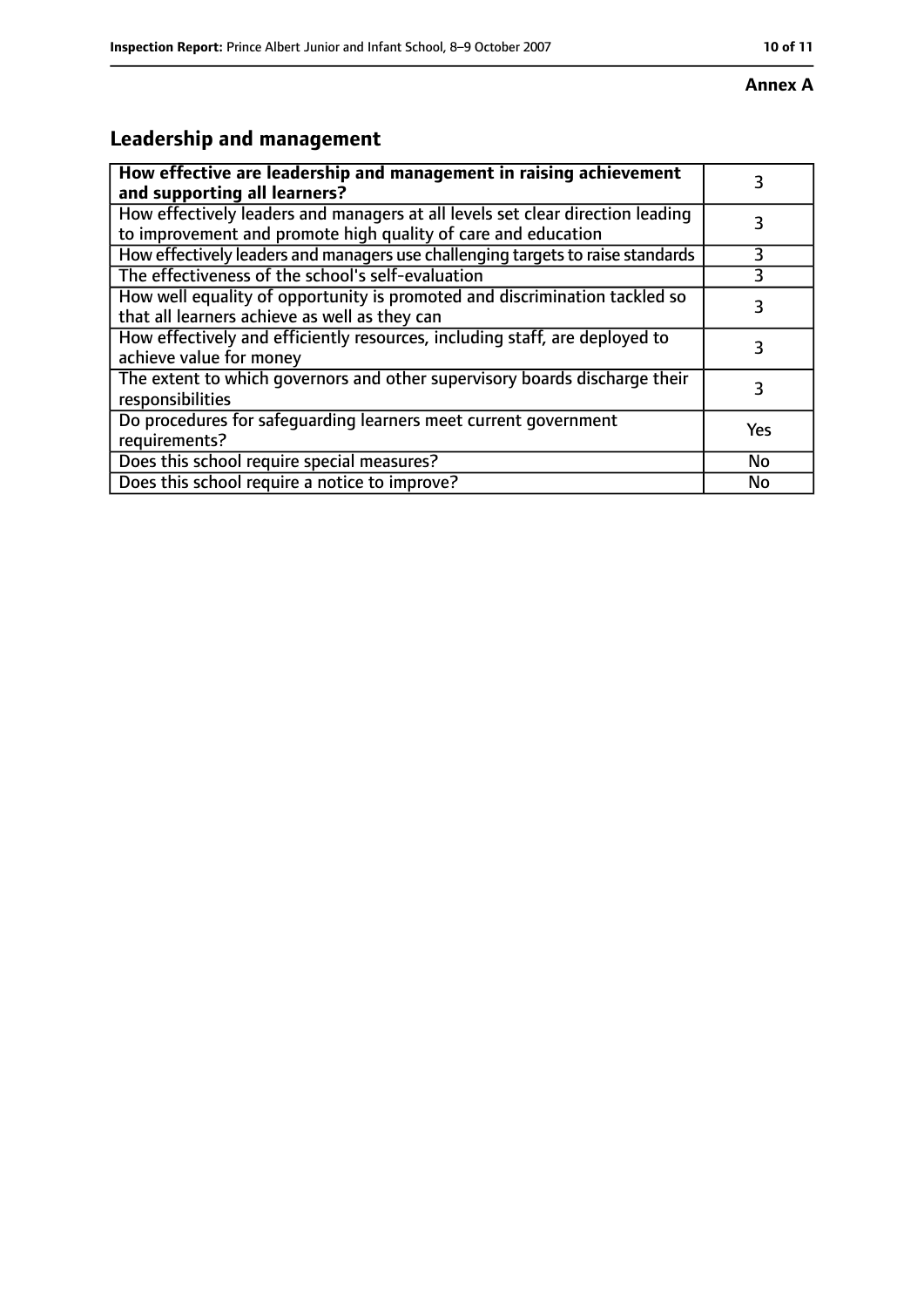#### **Annex B**

# **Text from letter to pupils explaining the findings of the inspection**

#### Dear Pupils

Inspection of Prince Albert Junior and Infant School, Birmingham, B6 5NH

Thank you for helping us when we visited your school. We thought you were very polite and well behaved. We were impressed by how hard you work in lessons. We could tell you like coming to school, because so many of you walk around with big smiles on your faces.

We found that you are getting a satisfactory education. You get off to a fantastic start in Nursery and Reception. Many of you do well in the rest of the school, because your teachers are good at giving you work that really makes you think. Some of you though, who find learning more difficult, could still do a lot better. To help you, we have asked your teachers to make sure you are always given work that is just right for you, and not too easy. You also do better in your writing and maths than you do in your reading and science. So, we have asked your teachers to keep a closer check on how well you are doing in reading and science, so they can spot when some of you might need more help. We all thought that you are very good with computers and know a lot about how other people in Britain live.

You told us that you like coming to school because you have lots of friends and few worries. We agree. You all get on well with each other. Your teachers make sure you are safe, and are quick to help any of you who are unhappy. The people who run the school have done well to improve your writing, but they have missed some other things because they do not always look for patterns in the information about how well you are doing or how often you come to school. Because of this, we have asked them to make sure all the information about you is correct and that they check it in as much detail as they can.

With all best wishes for your future

David Driscoll Lead inspector